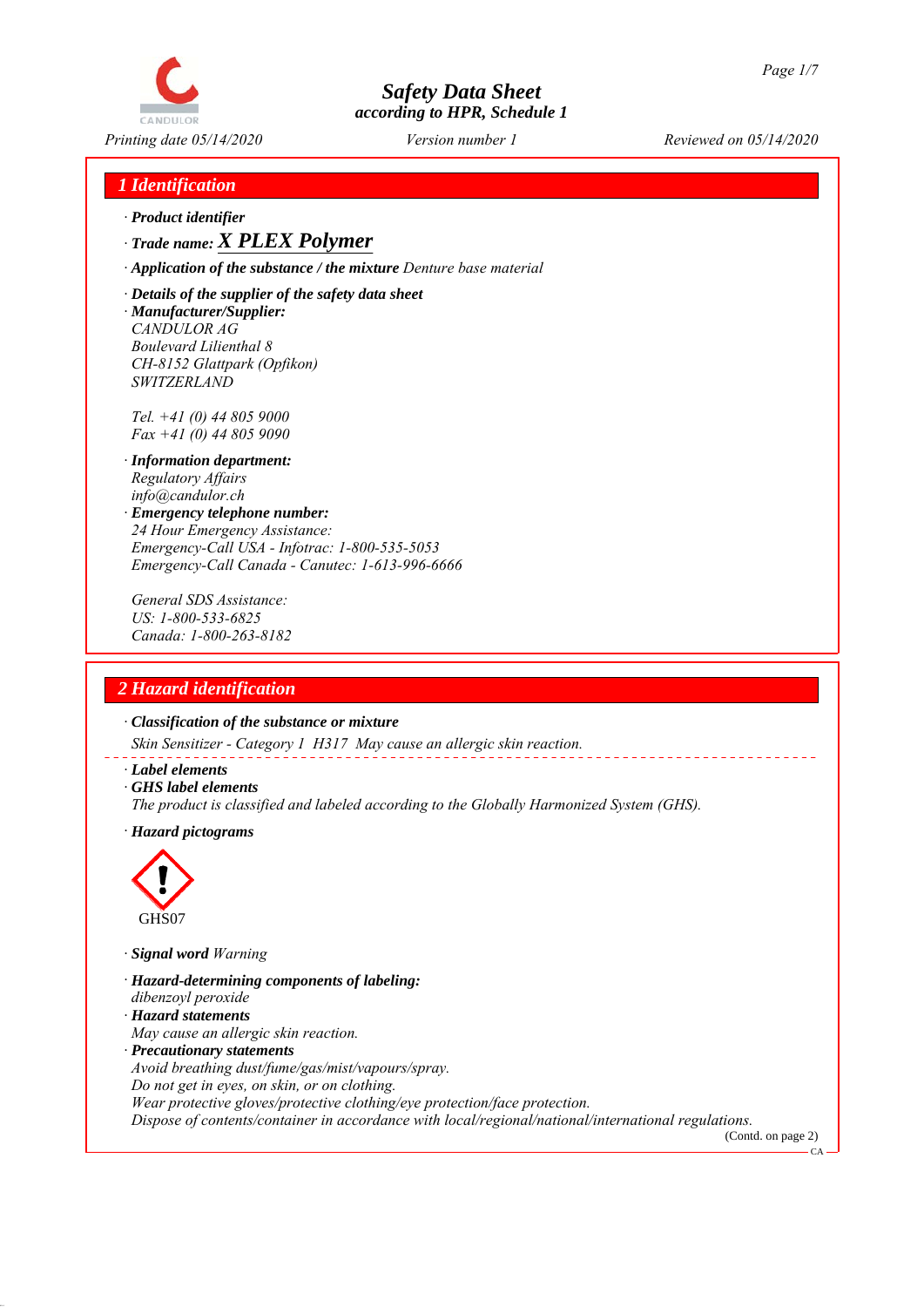*Printing date 05/14/2020 Reviewed on 05/14/2020 Version number 1*

## *Trade name: X PLEX Polymer*

(Contd. of page 1) *ꞏ Classification system: ꞏ NFPA ratings (scale 0 - 4)* 0 1  $\overline{\mathbf{0}}$ *Health = 0 Fire = 1 Reactivity = 0 ꞏ HMIS-ratings (scale 0 - 4)* **HEALTH**  FIRE  $\sqrt{\text{REACTIVITY} \cdot 0}$  *Reactivity = 0* 0 *Health = 0*  $\boxed{1}$ *Fire = 1 ꞏ Other hazards Dust generation Particular danger of slipping on leaked/spilled product. 3 Composition/Information on ingredients ꞏ Chemical characterization: Mixtures ꞏ Description: > 98% polymethylmethacrylate ꞏ Dangerous components: CAS: 94-36-0 dibenzoyl peroxide 0.1-1% w/w \* \* Actual concentration ranges are withheld as a trade secret. 4 First-aid measures ꞏ Description of first aid measures ꞏ General information: No special measures required. ꞏ After inhalation: Supply fresh air and to be sure call for a doctor. In case of unconsciousness place patient stably in side position for transportation. ꞏ After skin contact: Rinse with water. ꞏ After eye contact: Rinse opened eye for several minutes under running water. Then consult a doctor. ꞏ After swallowing: Rinse out mouth and then drink plenty of water. If symptoms persist consult doctor. ꞏ Information for doctor: ꞏ Most important symptoms and effects, both acute and delayed No further relevant information available. ꞏ Indication of any immediate medical attention and special treatment needed No further relevant information available. 5 Fire-fighting measures ꞏ Extinguishing media ꞏ Suitable extinguishing agents: CO2, extinguishing powder or water spray. Fight larger fire with alcohol resistant foam. ꞏ Special hazards arising from the substance or mixture No further relevant information available. ꞏ Advice for firefighters ꞏ Protective equipment: No special measures required.* CA (Contd. on page 3)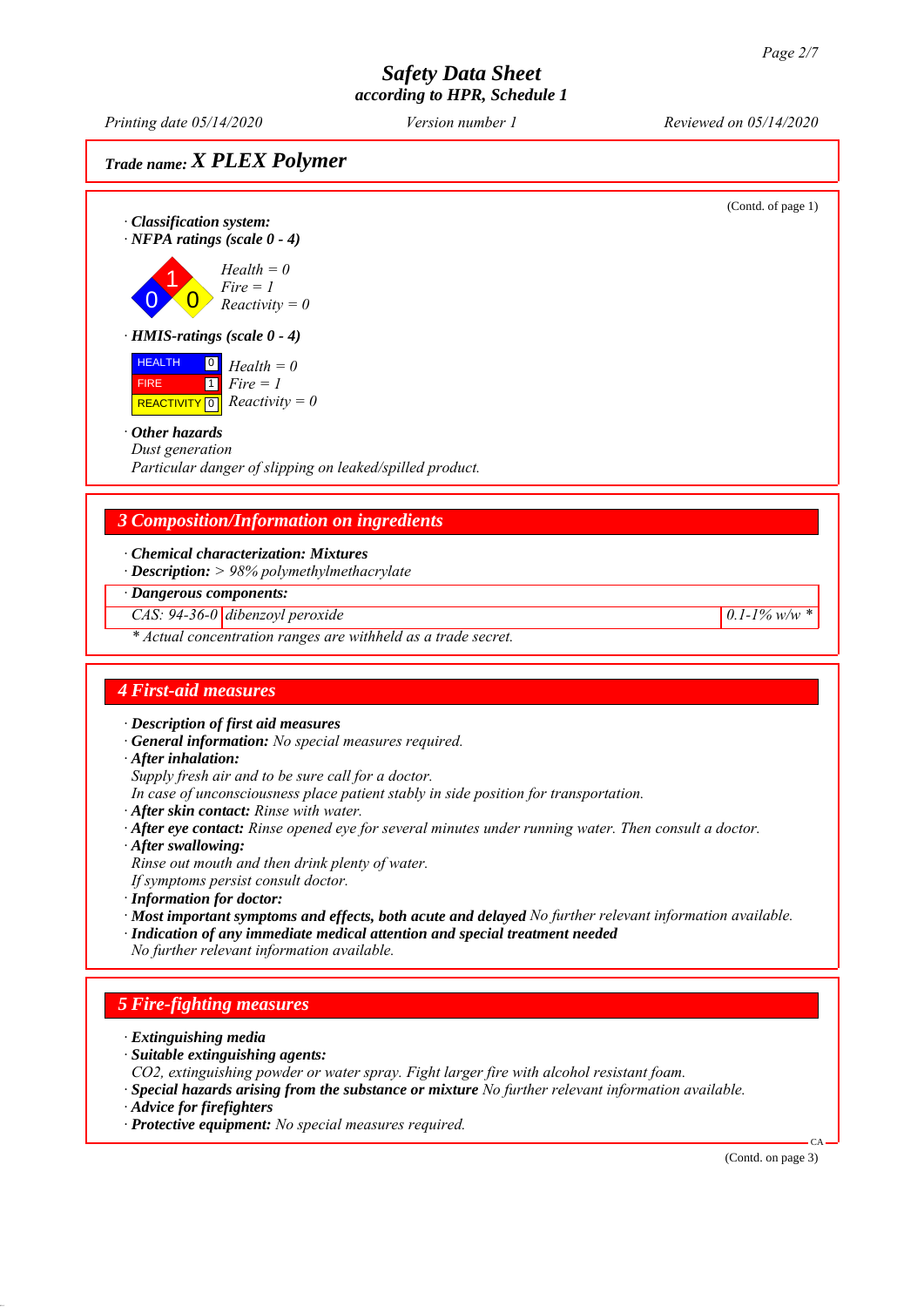*Printing date 05/14/2020 Reviewed on 05/14/2020 Version number 1*

## *Trade name: X PLEX Polymer*

(Contd. of page 2)

#### *6 Accidental release measures*

- *ꞏ Personal precautions, protective equipment and emergency procedures Not required.*
- *ꞏ Environmental precautions: Do not allow to enter sewers/ surface or ground water.*
- *ꞏ Methods and material for containment and cleaning up: Pick up mechanically.*
- *ꞏ Reference to other sections*
- *See Section 7 for information on safe handling.*
- *See Section 8 for information on personal protection equipment.*
- *See Section 13 for disposal information.*

#### *7 Handling and storage*

#### *ꞏ Handling:*

- *ꞏ Precautions for safe handling Only adequately trained personnel should handle this product. For use in dentistry only.*
- *ꞏ Information about protection against explosions and fires: No special measures required.*
- *ꞏ Conditions for safe storage, including any incompatibilities*
- *ꞏ Storage:*
- *ꞏ Requirements to be met by storerooms and receptacles: Store only in the original receptacle.*
- *ꞏ Information about storage in one common storage facility: Not required.*
- *ꞏ Further information about storage conditions: Protect from heat and direct sunlight.*
- *ꞏ Specific end use(s) No further relevant information available.*

#### *8 Exposure controls/ Personal protection*

*ꞏ Additional information about design of technical systems: No further data; see item 7.*

*ꞏ Control parameters*

#### *ꞏ Components with limit values that require monitoring at the workplace:*

*CAS: 94-36-0 dibenzoyl peroxide*

*EL TWA: 5 mg/m³*

*EV TWA: 5 mg/m³*

*ꞏ Additional information: The lists that were valid during the creation were used as basis.*

- *ꞏ Exposure controls*
- *ꞏ Personal protective equipment:*
- *ꞏ General protective and hygienic measures: Usual hygienic measures for dental practice and dental laboratories. Keep away from foodstuffs, beverages and feed. Wash hands before breaks and at the end of work. Avoid contact with the skin.*
- *ꞏ Breathing equipment: Use respiratory protective device against the effects of dust.*





*Protective gloves*

*After use of gloves apply skin-cleaning agents and skin cosmetics.*

*ꞏ Material of gloves Butyl rubber, BR*

*Chloroprene rubber, CR*

(Contd. on page 4)

 $CA$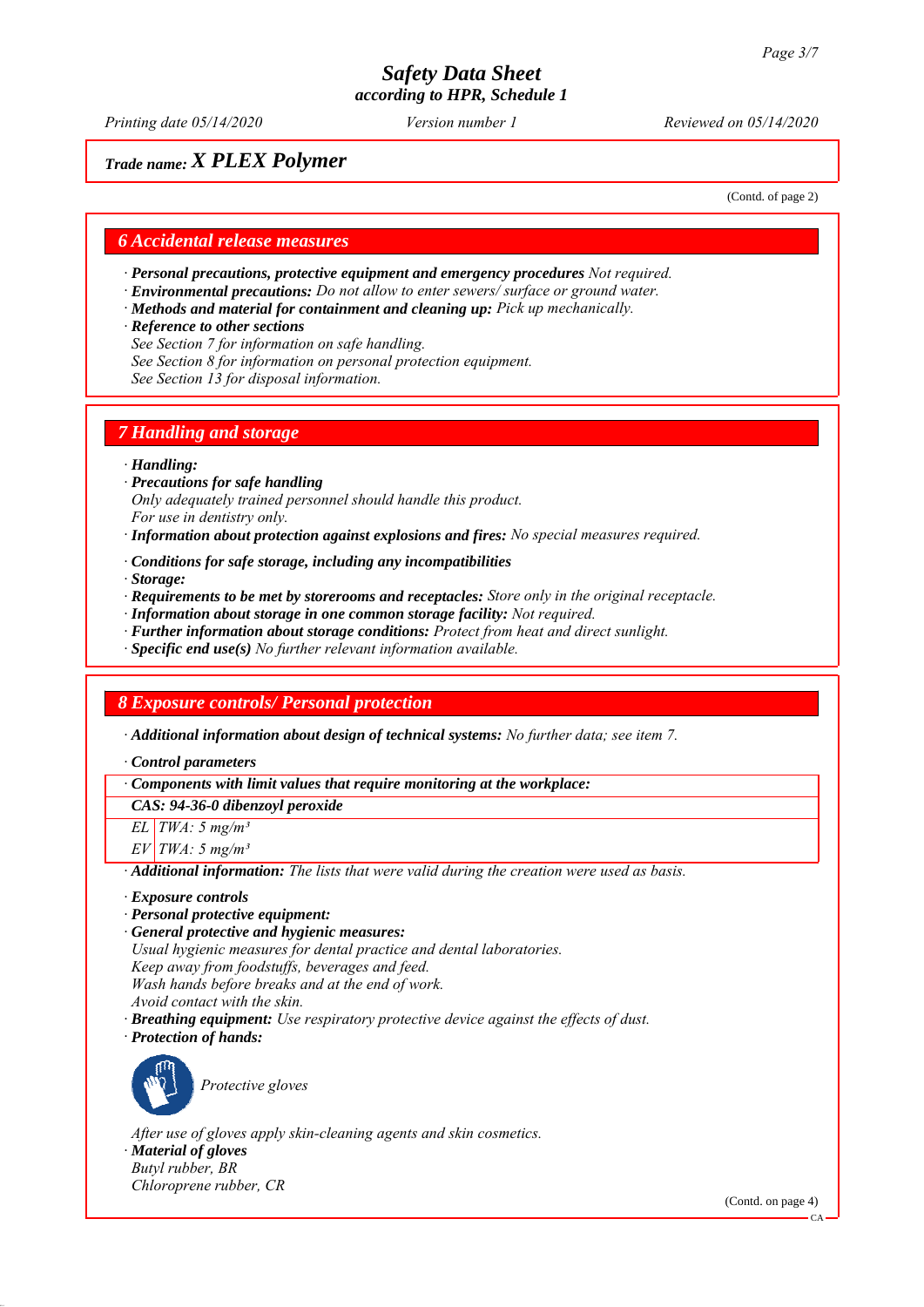*Printing date 05/14/2020 Reviewed on 05/14/2020 Version number 1*

## *Trade name: X PLEX Polymer*

(Contd. of page 3)

*Natural rubber, NR Fluorocarbon rubber (Viton) Selection of the glove material on consideration of the penetration times, rates of diffusion and the degradation ꞏ Penetration time of glove material*

*The exact break through time has to be found out by the manufacturer of the protective gloves and has to be observed.*

*ꞏ Eye protection: Safety glasses*

| <b>9 Physical and chemical properties</b>                                             |                                               |  |
|---------------------------------------------------------------------------------------|-----------------------------------------------|--|
| · Information on basic physical and chemical properties<br><b>General Information</b> |                                               |  |
| $\cdot$ Appearance:                                                                   |                                               |  |
| Form:                                                                                 | Powder                                        |  |
| Color:                                                                                | According to product specification            |  |
| $\cdot$ Odor:                                                                         | Characteristic                                |  |
| $\cdot$ Odor threshold:                                                               | Not determined.                               |  |
| $\cdot$ pH-value:                                                                     | Not applicable.                               |  |
| $\cdot$ Change in condition                                                           |                                               |  |
| Melting point/Melting range:                                                          | 150 °C                                        |  |
| <b>Boiling point/Boiling range:</b>                                                   | Undetermined.                                 |  |
| · Flash point:                                                                        | Not applicable.                               |  |
| · Flammability (solid, gaseous):                                                      | Not determined.                               |  |
| $\cdot$ Decomposition temperature:                                                    | Not determined.                               |  |
| · Auto igniting:                                                                      | Product is not selfigniting.                  |  |
| · Danger of explosion:                                                                | Product does not present an explosion hazard. |  |
| $\cdot$ Explosion limits:                                                             |                                               |  |
| Lower:                                                                                | Not determined.                               |  |
| <b>Upper:</b>                                                                         | Not determined.                               |  |
| · Vapor pressure:                                                                     | Not applicable.                               |  |
| $\cdot$ Density at 20 $\cdot$ C:                                                      | $1.2$ g/cm <sup>3</sup>                       |  |
| · Relative density                                                                    | Not determined.                               |  |
| · Vapor density                                                                       | Not applicable.                               |  |
| $\cdot$ Evaporation rate                                                              | Not applicable.                               |  |
| · Solubility in / Miscibility with                                                    |                                               |  |
| Water:                                                                                | Nearly insoluble.                             |  |
| · Partition coefficient (n-octanol/water): Not determined.                            |                                               |  |
| · Viscosity:                                                                          |                                               |  |
| Dynamic:                                                                              | Not applicable.                               |  |
| Kinematic:                                                                            | Not applicable.                               |  |
| $\cdot$ Other information                                                             | No further relevant information available.    |  |

## *10 Stability and reactivity*

*ꞏ Reactivity No further relevant information available.*

(Contd. on page 5)

CA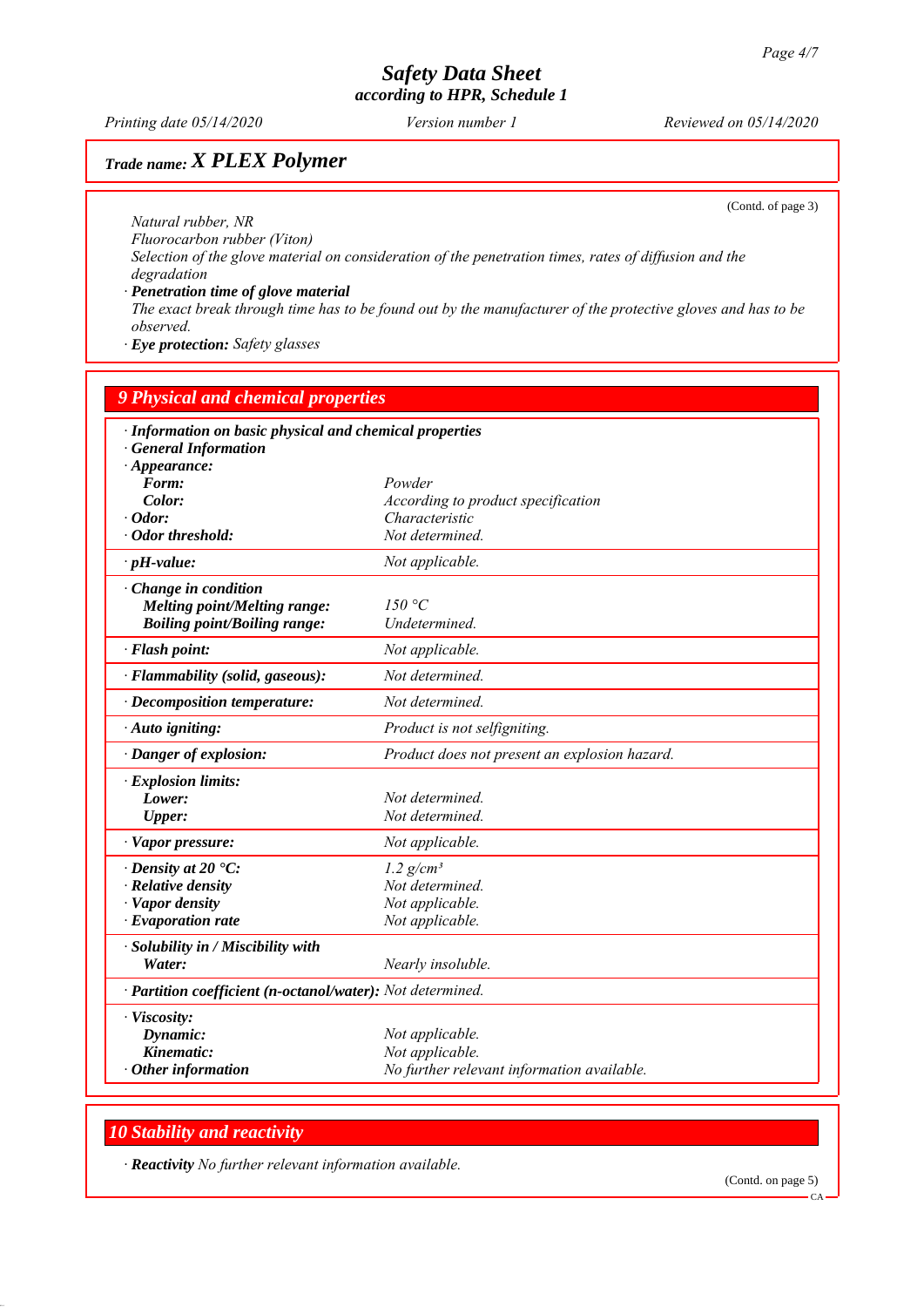*Printing date 05/14/2020 Reviewed on 05/14/2020 Version number 1*

## *Trade name: X PLEX Polymer*

(Contd. of page 4)

- *ꞏ Chemical stability Stable under normal handling and storage conditions.*
- *ꞏ Thermal decomposition / conditions to be avoided:*
- *Can decompose slowly with localized heating above 150°C.*
- *ꞏ Possibility of hazardous reactions No dangerous reactions known.*
- *ꞏ Conditions to avoid No further relevant information available.*
- *ꞏ Incompatible materials: No further relevant information available. ꞏ Hazardous decomposition products: None under normal conditions of storage and use.*

#### *11 Toxicological information*

- *ꞏ Information on toxicological effects*
- *ꞏ Acute toxicity:*
- *ꞏ Sensitization: Sensitization possible through skin contact.*
- *ꞏ Additional toxicological information:*
- *ꞏ Carcinogenic categories*

*ꞏ IARC (International Agency for Research on Cancer)*

*CAS: 9011-14-7 polymethylmethacrylate 3* 

*CAS: 94-36-0 dibenzoyl peroxide 3* 

#### *ꞏ NTP (National Toxicology Program)*

*None of the ingredients is listed.*

#### *12 Ecological information*

- *ꞏ Toxicity*
- *ꞏ Aquatic toxicity: No further relevant information available.*
- *ꞏ Persistence and degradability No further relevant information available.*
- *ꞏ Behavior in environmental systems:*
- *ꞏ Bioaccumulative potential No further relevant information available.*
- *ꞏ Mobility in soil No further relevant information available.*
- *ꞏ Additional ecological information:*
- *ꞏ General notes: Not hazardous for water.*
- *ꞏ Results of PBT and vPvB assessment*
- *ꞏ PBT: Not applicable.*
- *ꞏ vPvB: Not applicable.*
- *ꞏ Other adverse effects No further relevant information available.*

#### *13 Disposal considerations*

#### *ꞏ Waste treatment methods*

*ꞏ Recommendation:*

*Take to an approved landfill or a waste incineration plant, under conditions approved by the local authority.*

- *ꞏ Uncleaned packagings:*
- *ꞏ Recommendation: Disposal must be made according to official regulations.*

#### *14 Transport information*

*ꞏ UN-Number*

*ꞏ DOT/TDG, ADR, IMDG, IATA Void*

(Contd. on page 6)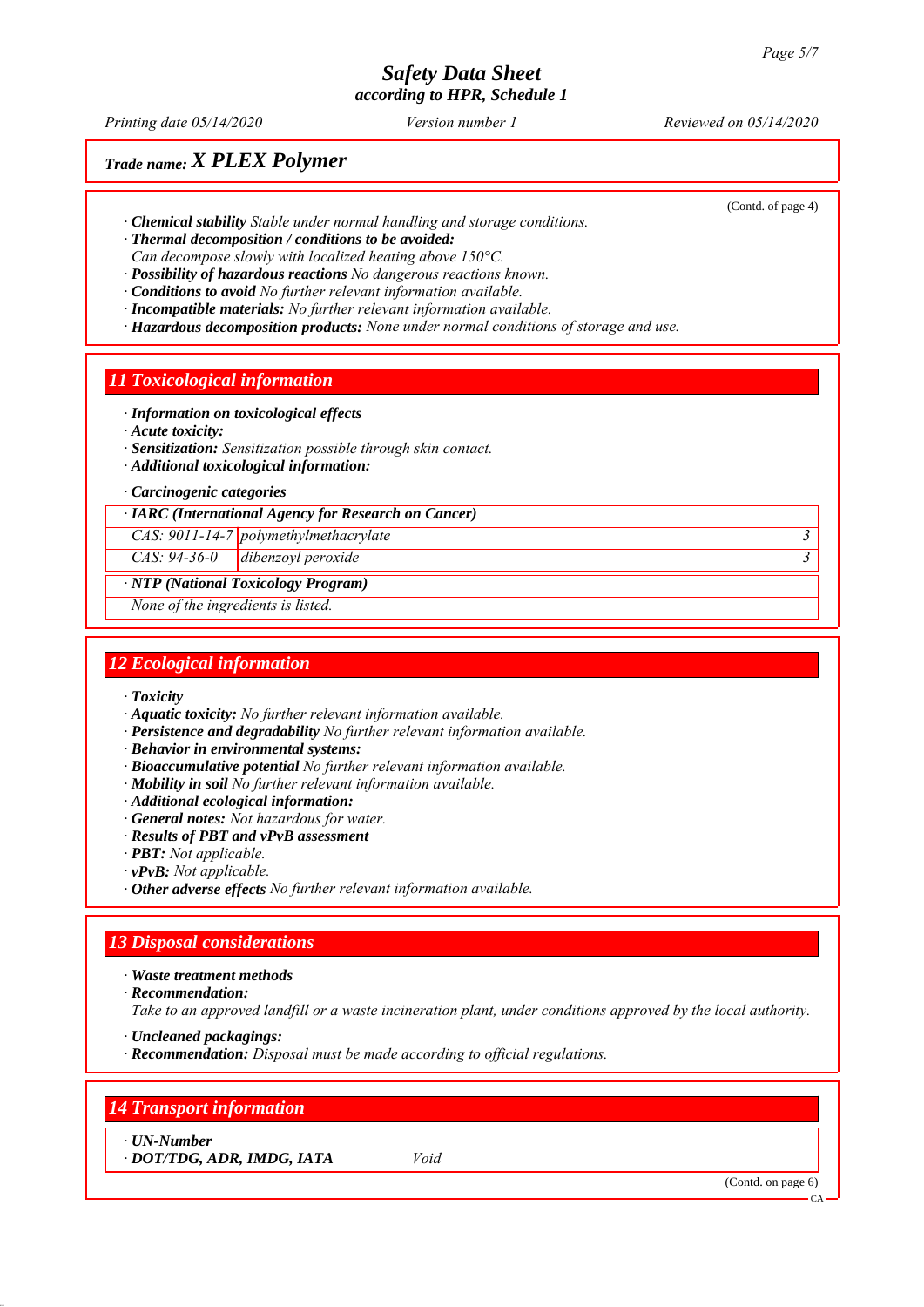# *Safety Data Sheet*

*according to HPR, Schedule 1*

*Printing date 05/14/2020 Reviewed on 05/14/2020 Version number 1*

*Trade name: X PLEX Polymer*

|                                                                                                              | (Contd. of page 5)                                                                   |
|--------------------------------------------------------------------------------------------------------------|--------------------------------------------------------------------------------------|
| $\cdot$ UN proper shipping name<br>· DOT/TDG, ADR, IMDG, IATA                                                | Void                                                                                 |
| $\cdot$ Transport hazard class(es)                                                                           |                                                                                      |
| · DOT, ADR, ADN, IMDG, IATA<br>$\cdot Class$                                                                 | Void                                                                                 |
| · Packing group<br>· DOT/TDG, ADR, IMDG, IATA                                                                | Void                                                                                 |
| · Environmental hazards:                                                                                     | Not applicable.                                                                      |
| $\cdot$ Special precautions for user                                                                         | Not applicable.                                                                      |
| $\cdot$ Transport in bulk according to Annex II of<br><b>MARPOL73/78 and the IBC Code</b><br>Not applicable. |                                                                                      |
| · Transport/Additional information:                                                                          | Product is not classified as a dangerous good for transport<br>$(ADR, IMDG, IATA)$ . |
| · UN "Model Regulation":                                                                                     | Void                                                                                 |

## *15 Regulatory information*

*ꞏ Safety, health and environmental regulations/legislation specific for the substance or mixture*

*ꞏ Sara*

*ꞏ Section 355 (extremely hazardous substances):*

*None of the ingredients is listed.*

*ꞏ Section 313 (Specific toxic chemical listings):*

*CAS: 94-36-0 dibenzoyl peroxide*

*ꞏ TSCA (Toxic Substances Control Act):*

*All components have the value ACTIVE.*

#### *ꞏ GHS label elements*

*The product is classified and labeled according to the Globally Harmonized System (GHS). ꞏ Hazard pictograms*



*ꞏ Signal word Warning*

*ꞏ Hazard-determining components of labeling: dibenzoyl peroxide ꞏ Hazard statements May cause an allergic skin reaction. ꞏ Precautionary statements Avoid breathing dust/fume/gas/mist/vapours/spray. Do not get in eyes, on skin, or on clothing. Wear protective gloves/protective clothing/eye protection/face protection. Dispose of contents/container in accordance with local/regional/national/international regulations.*

(Contd. on page 7)

 $\mathcal{C}$ <sup> $\Delta$ </sup>